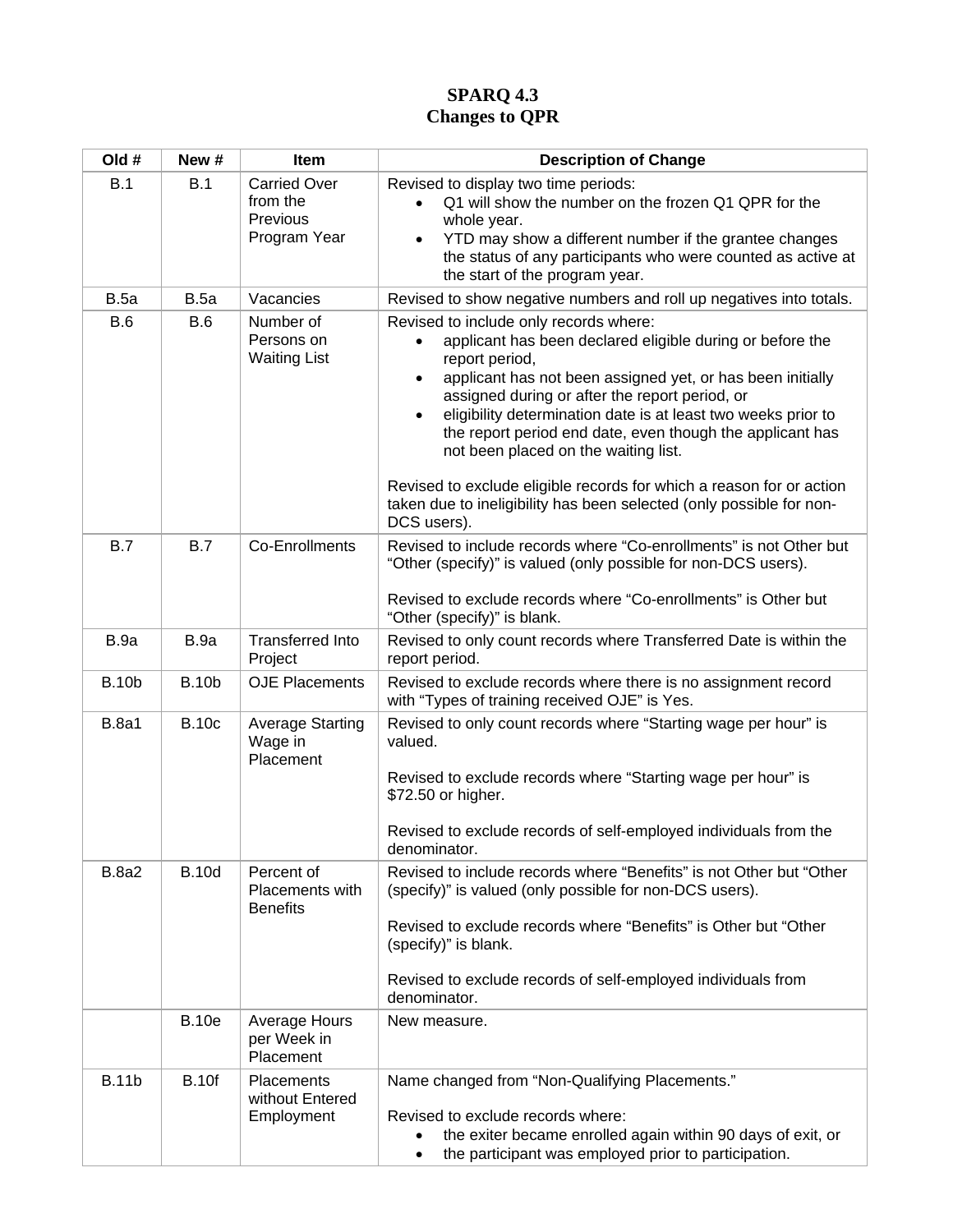| Old #                   | New #                   | Item                                                                       | <b>Description of Change</b>                                                                                                                                                                                                                                                                                                                                                                                                                                                                                                             |
|-------------------------|-------------------------|----------------------------------------------------------------------------|------------------------------------------------------------------------------------------------------------------------------------------------------------------------------------------------------------------------------------------------------------------------------------------------------------------------------------------------------------------------------------------------------------------------------------------------------------------------------------------------------------------------------------------|
| <b>B.11a</b>            |                         | Non-SCSEP-<br>Eligible<br>Placements                                       | Removed measure.                                                                                                                                                                                                                                                                                                                                                                                                                                                                                                                         |
| <b>B.12</b>             | <b>B.11</b>             | Number of Hours<br>of Training                                             | Revised to exclude hours in quarters during which assignment date<br>and assignment end date indicate that the participant was not<br>active.                                                                                                                                                                                                                                                                                                                                                                                            |
| <b>B.13</b>             | <b>B.12</b>             | % Participants<br>Assigned 18-22<br>Hours per Week                         | Revised to exclude hours in quarters during which assignment date<br>and assignment end date indicate that the participant was not<br>active.<br>Revised to reflect multiple breaks in participation.                                                                                                                                                                                                                                                                                                                                    |
|                         | <b>B.13</b>             | Average Project<br>Duration                                                | New measure.                                                                                                                                                                                                                                                                                                                                                                                                                                                                                                                             |
| C.2,<br>C.4,<br>C.6     | C.2,<br>C.4,<br>C.6     | Total number of<br>hours worked                                            | Revised to exclude hours in quarters during which assignment date<br>and assignment end date indicate that the participant was not<br>active.                                                                                                                                                                                                                                                                                                                                                                                            |
| D.26                    | D.26                    | Individuals with<br>limited English<br>proficiency                         | Revised to include records where:<br>"Limited English Proficiency" is not Yes but "specify primary<br>$\bullet$<br>language" is valued (only possible for non-DCS users), or<br>"specify primary language" is not Other but "Other<br>$\bullet$<br>language" is valued (only possible for non-DCS users).<br>Revised to exclude records where:<br>"Limited English Proficiency" is Yes but "specify primary<br>$\bullet$<br>language" is blank, or<br>"specify primary language" is Other but "Other language" is<br>$\bullet$<br>blank. |
| D.30                    | D.30                    | Individuals who<br>failed to find<br>employment after<br>using WIA Title I | Revised to exclude records where eligibility determination date is<br>before 7/1/2007, since this element and all other priorities of service<br>apply only to participants who became active in SCSEP in PY2007<br>or later.                                                                                                                                                                                                                                                                                                            |
| D.31                    | D.31                    | Individuals age<br>75 and over at<br>date of report                        | Revised the calculation of age to be based on the earliest of exit<br>date, report run date, and report period end date.                                                                                                                                                                                                                                                                                                                                                                                                                 |
| D.32                    | D.32                    | Individuals who<br>are homeless or<br>at risk of<br>homelessness           | Revised to exclude records where eligibility determination date is<br>before 7/1/2007, since this element and all other priorities of service<br>apply only to participants who became active in SCSEP in PY2007<br>or later.                                                                                                                                                                                                                                                                                                            |
| D.35                    | D.35                    | Individuals<br>receiving public<br>assistance                              | Revised to include records where "Receiving Public Assistance?<br>Other" is not Yes but "Receiving Public Assistance? Other (specify)"<br>is valued (only possible for non-DCS users).<br>Revised to exclude records where<br>"Receiving Public Assistance? Other" is Yes but "Other<br>(specify)" is blank.                                                                                                                                                                                                                             |
| D.36<br>through<br>D.39 | D.36<br>through<br>D.39 | <b>Waiver factors</b>                                                      | Revised to count waiver factors only in report periods in which the<br>waiver dates fall.                                                                                                                                                                                                                                                                                                                                                                                                                                                |
| E.1                     | E.1                     | Community<br>Service                                                       | Revised to exclude hours in quarters during which assignment date<br>and assignment end date indicate that the participant was not<br>active.                                                                                                                                                                                                                                                                                                                                                                                            |
| E.2                     | E.2                     | Common<br><b>Measures</b><br>Entered<br>Employment                         | Revised to exclude records where the exiter became enrolled again<br>within 90 days of exit but field 27a of the exited enrollment's UE<br>form ("Has the participant re-enrolled in SCSEP within the first 90<br>days after exit?") is not Yes.                                                                                                                                                                                                                                                                                         |